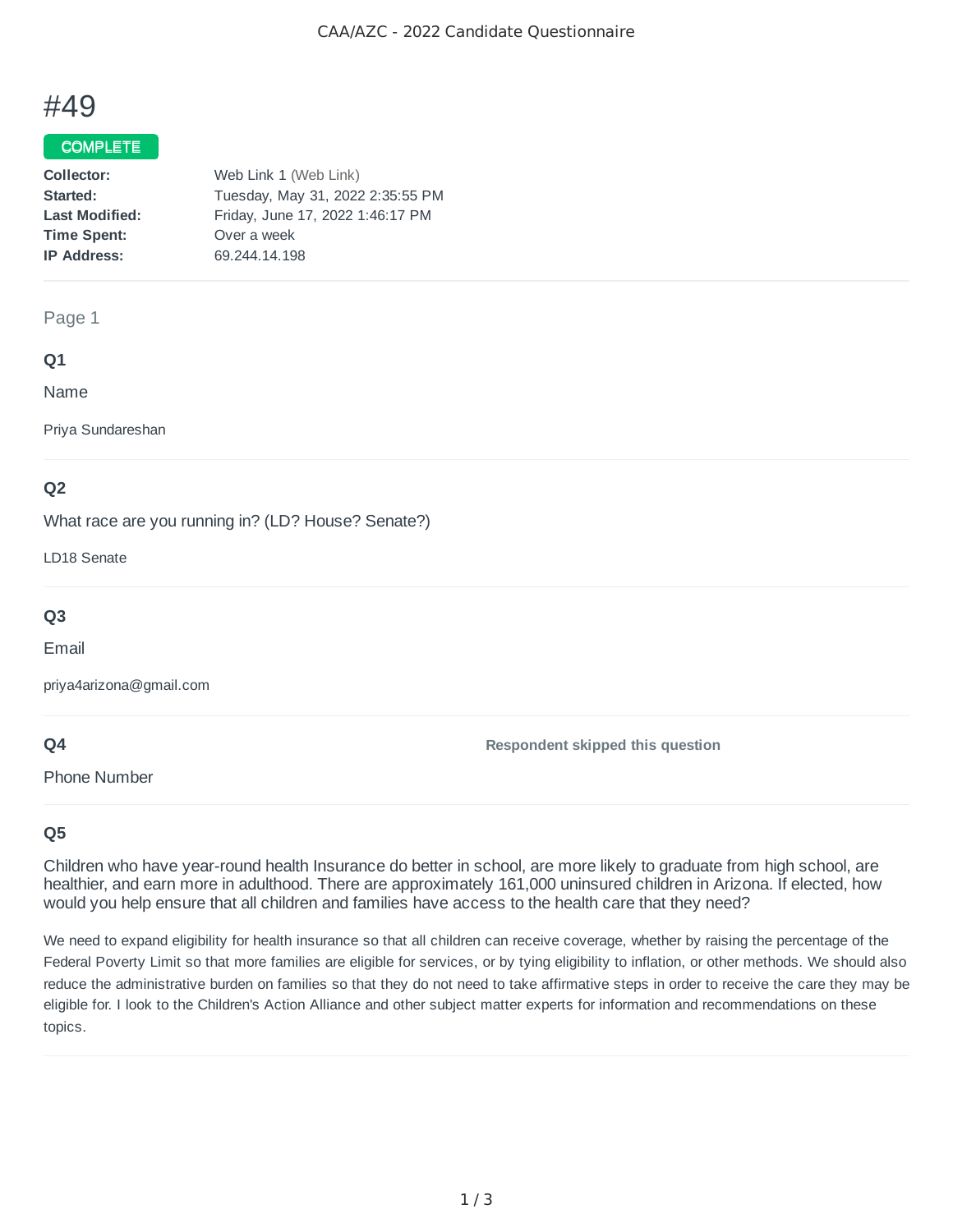## **Q6**

We know that a child's earliest years, birth to age 8, are the most important for the development of their brains. Highquality early childhood experiences can enhance that development. How can the state take a role in helping parents give their children the best start in life?

Increase the state funding for early childhood education out of the state general fund, rather than relying mainly on federal sources and the tobacco tax. Child care providers need support, especially after the pandemic, through direct financial assistance as well as by ensuring the safety of children and staff through public health regulations and mask recommendations (which unfortunately our state leaders have not supported). We should be providing adequate funding to support families in providing basic needs, which can reduce incidence of calls due to neglect and entrance of children into the foster care system, and therefore the need to fund the more punitive agencies through protective services and the foster care system.

#### **Q7**

Many families in Arizona are struggling. Housing is becoming increasingly unaffordable, nearly one in four children live in poverty, and resources that used to be available to help families are no longer there. Research shows that when access to safety net resources are low, foster care populations are high. What is your plan to help children and families get the resources and services they need to keep them out of the child welfare system?

Most children are entering the foster care system due to charges of neglect, rather than abuse. This means that providing support for their families could reduce the chances these children would end up in the child welfare system at all. Lack of affordable housing is certainly one way that families might not be able to adequately support their children, so I would promote policies that can assist families with housing needs or other direct cash assistance so they can make their budgets balance. Raising the eligibility limits so that more families can qualify for assistance, and making application for these services much simpler, would also help support these families.

#### **Q8**

Arizona has been among the bottom states in per pupil K-12 funding for the past decade which has resulted in severe challenges including teacher shortages, crowded classrooms, and insufficient student support services. How will you ensure that students in every neighborhood have access to quality, well-funded education in Arizona

We must apply as much of our state budget surplus to education as possible, including increasing teacher pay and providing debt forgiveness, hiring more teachers and staff to reduce teacher-student ratios and provide other support for counseling, mental health, and the arts (often the first programs cut). We should also try to permanently remove the AEL by referring it to the ballot, but in the meantime the legislature must consistently bypass the limit. The school funding formula should provide more resources to students in poverty, as CAA recommends. We should look at other school services that support our families with minimal application processes, such as universal school meals. I will fight for these issues and work with other legislators to find common ground to make these a reality.

#### **Q9**

Arizona's elected leaders have created a tax code that is upside down and regressive– meaning that those with low incomes pay a much higher share of their income in taxes compared to Arizona's highest income earners. If elected, what will you do to make sure that wealthy and corporations pay their share of taxes?

I will work to prevent further tax cuts that favor the wealthy and corporations, especially because tax cuts require a legislative supermajority to reverse. We should instead attempt to find enough legislators to reverse those tax cuts so that low-income Arizonans aren't shouldering the relative tax burden. We should instead look at lowering the regressive aspects of the tax code, perhaps by reducing the sales tax which falls on the least wealthy.